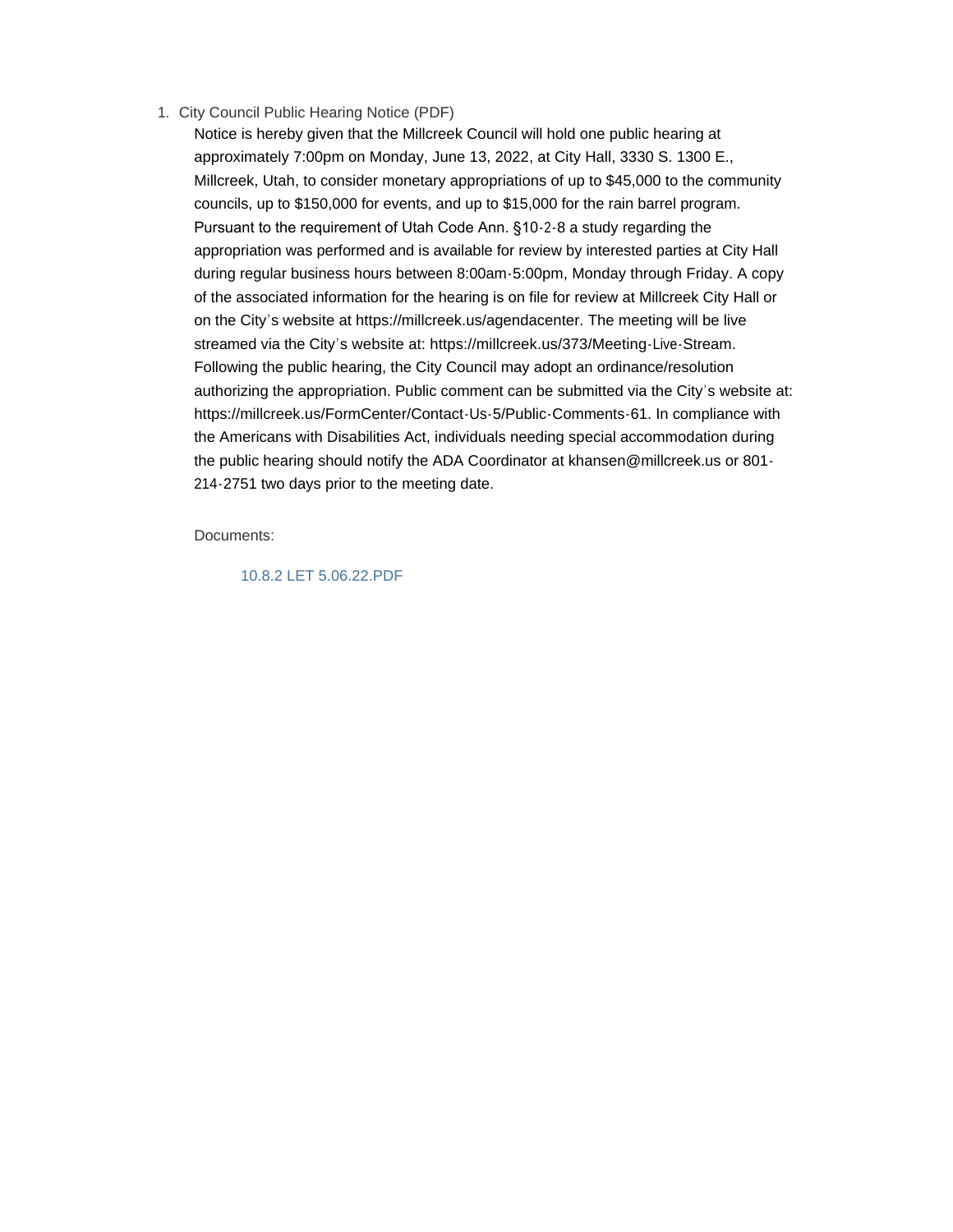

May 6, 2022

## **Introduction:**

This analysis is intended to provide Millcreek, a Utah Municipality, and the Millcreek Council with the information required by the Utah Code Section 10-8-2. Appropriations -- Acquisition and disposal of property -- Corporate purpose -- Procedure.

### **Reason for the Study:**

Utah Code § 10-8-2 and case law require a more rigorous review and approval process before the City can provide grants to nonprofit organizations. The process requires that the City complete a study before the grants are awarded.

## **Critical Elements of the Study:**

In making the Study, the following factors shall be considered:

- 1. Completion of a study that addresses the following:
	- a. The benefit the City will receive—tangible or intangible—in return for appropriated funds.
	- b. An analysis of how the appropriation will be used to enhance the safety, health, prosperity, moral wellbeing, peace, order, comfort, or convenience of Millcreek residents.
	- c. Whether the appropriation is necessary and appropriate to accomplish any of the goals and objectives of the City, such as:
		- i. Removing blight or underdeveloped properties;
		- ii. Increasing the City's tax base;
		- iii. Creating jobs;
		- iv. Retaining jobs, and
		- v. Any other identified public purpose that the appropriation might serve.
	- d. Completion of a financial analysis showing projected financial returns to the City, if any, and the period of time over which the City will recoup the amount of the appropriation.
- 2. A finding by the Council that the development will promote the safety, health, prosperity, moral wellbeing, peace, order, comfort, or convenience of the Millcreek residents shall be adopted by Resolution citing the Study as evidence to support that finding.
- 3. The final appropriation shall be completed in accordance with the processes outlined in Utah Code Ann. § 10-8-2:

1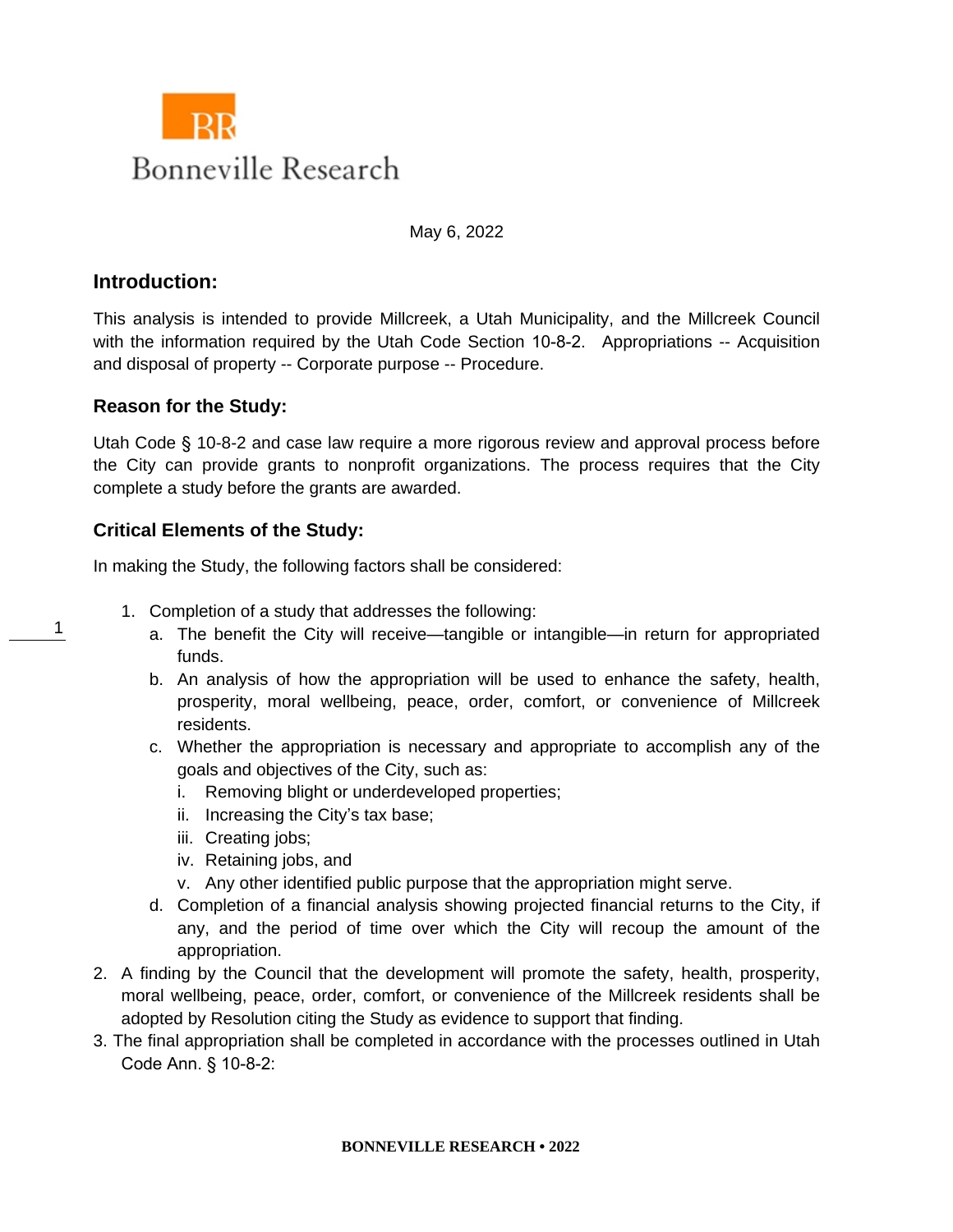- a. If the appropriation is made as an amendment to the current year's fiscal budget, then the appropriation shall be approved according to the process outlined in Utah Code Ann. § 10-8-2(3)(d).
- b. If the appropriation is made as part of a future fiscal year budget, then the appropriation shall be approved during the regular annual budget process.

**Millcreek Agreement** – Millcreek proposes to make the following monetary appropriations for the Fiscal Year 2022/2023:

- Community Councils Up to a total of \$45,000
- Events (Utah Venture Outdoors, Inc, the special events group for the summer Venture Out! series; Millfreaks; and the annual Halloween party.) – Up to a total of \$150,000
- Rain Barrel Program (partnering with Utah Rivers Council to provide subsidized water barrels for Millcreek residents) – Up to a total of \$15,000

# *ANALYSIS*

 $\mathfrak{D}$ 

Chapter 2.56 of the Millcreek City Ordinance states the purpose of establishing community districts and recognizing community councils in the City is to provide a mechanism by which a geographical area may be identified as a community for purposes of formulating and presenting recommendations on actions within the authority of the City which affect that geographical area by force of law or practice, and:

Chapter 3.71.050 of the "Millcreek Code of Ordinances, 2017" states the City may appropriate funds or resources to aid a private enterprise project as provided by state law.

The stated purposes of the proposed Millcreek, a Utah Municipal Corporation, appropriations are as follows:

- Community Councils shall be encouraged to develop priorities regarding municipal services and facilities for its community district. These recommendations should be communicated in writing to the city council annually for use in policy development and in the budget process. According to duly held and well-publicized public hearings in each community district, community councils are encouraged to arrive at such recommendations.
	- o Community Councils are encouraged to make recommendations concerning such applications to the city planning commission.
	- o The Millcreek City Council may budget monies annually for the community councils which will be spent for administrative costs, including, but not limited to, legal notices, elections, newsletters, computers and software, other office equipment, dues to the association of community councils, city-sponsored community events and community council outreach activities or events, postage, stationery, and duplication costs. Funding will be provided according to budgeted

#### **BONNEVILLE RESEARCH • 2022**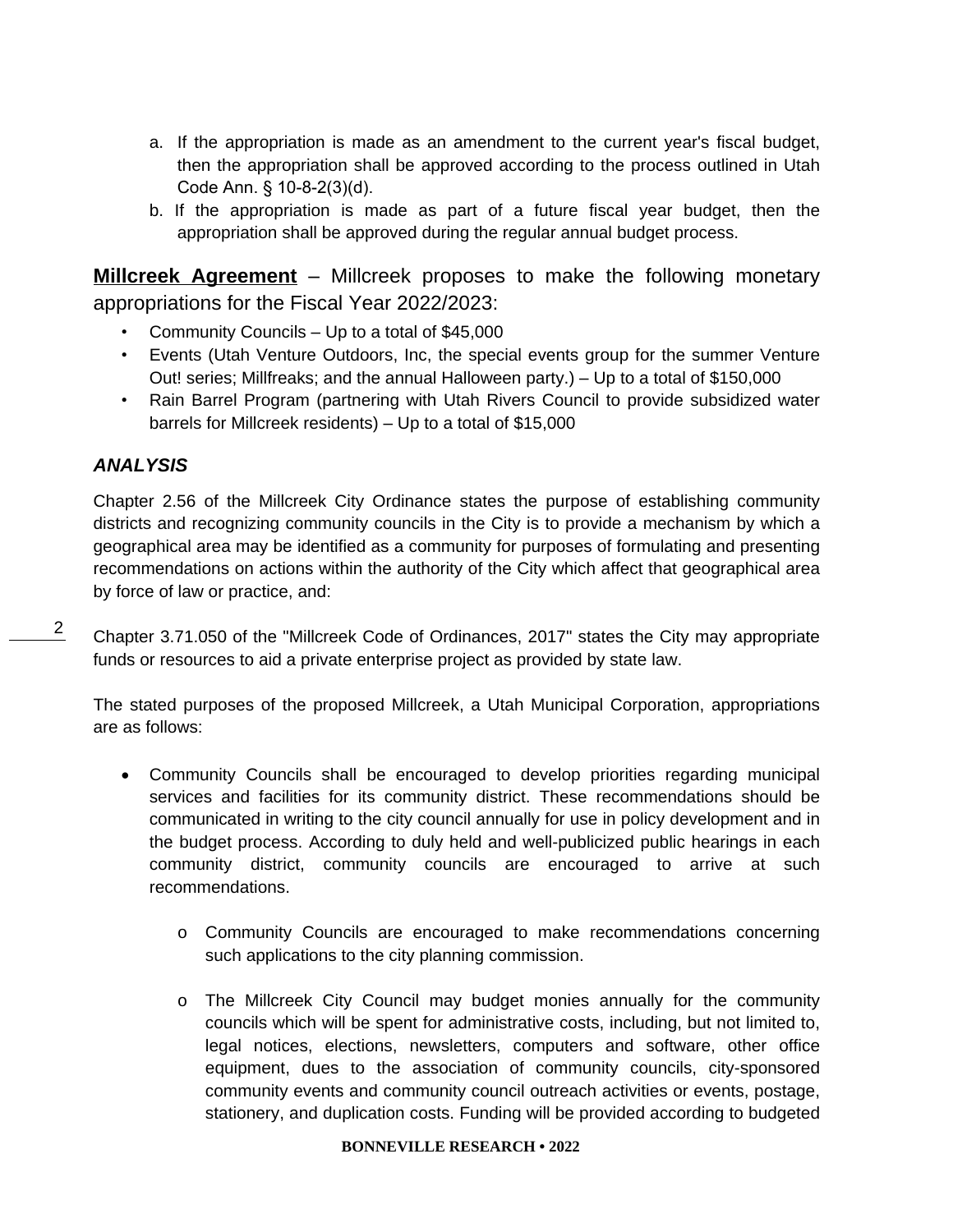amounts and upon the direction of the city council.

- Utah Venture Outdoors, Inc. plan and execute Millcreek City-sponsored communitybuilding special events that include a Friday night festival series and a Halloween event known as Millfreaks. Millcreek is working to integrate the arts into its economic development arsenal to achieve a wide range of direct and indirect economic goals. These events are intended to assist Millcreek in the following ways:
	- o Supporting Millcreek economic and cultural resource development by generating economic vitality through crafts and cultural attractions;
	- o Encouraging Millcreek residents to participate in healthy outdoor recreation that is available close to the community;
	- o Helping to improve Millcreek quality of life, expand Millcreek businesses and tax revenue base, and create a positive community image; and
	- o making Millcreek more attractive to highly desirable, knowledge-based employees, thus stimulating new forms of knowledge-intensive production to flourish.
- Rain Barrel Program Will partner with Utah Rivers Council to reduce water consumption by providing subsidized water barrels for Millcreek residents. The Rain Barrels are expected to assist Millcreek in the following ways:
	- o A rain barrel is a container that captures and stores rainwater draining from your roof. Barrels usually range from 50 to 80 gallons and have a spigot for filling watering cans and a connection for a soaker hose;
	- o Rain barrels save homeowners money on their water bills. Garden and lawn irrigation accounts for 40 percent of residential water use during the summer. By using rain barrels, homeowners can save 1,300 gallons of water during the growing season. Rain barrels provide a free water source for irrigation and ease reliance on the City's water supply; and
	- o Rain barrels help reduce the flow of storm runoff. When it rains, runoff picks up soil, fertilizer, oil, pesticides, and other contaminants from hard surfaces and landscapes. Rain barrels capture water that would have swept over a paved surface or lawn, thereby minimizing runoff pollutants.

The municipality of Millcreek's purpose for the above-listed appropriations will be to enhance the safety, health, prosperity, moral wellbeing, peace, order, comfort, or convenience of the inhabitants of the municipality. The appropriations are necessary and appropriate to accomplish Millcreek's reasonable goals and objectives, a Utah Municipal Corporation, in the areas of economic development, job creation, affordable housing, blight elimination, job preservation, and the preservation of historic structures and property, and any other public purpose.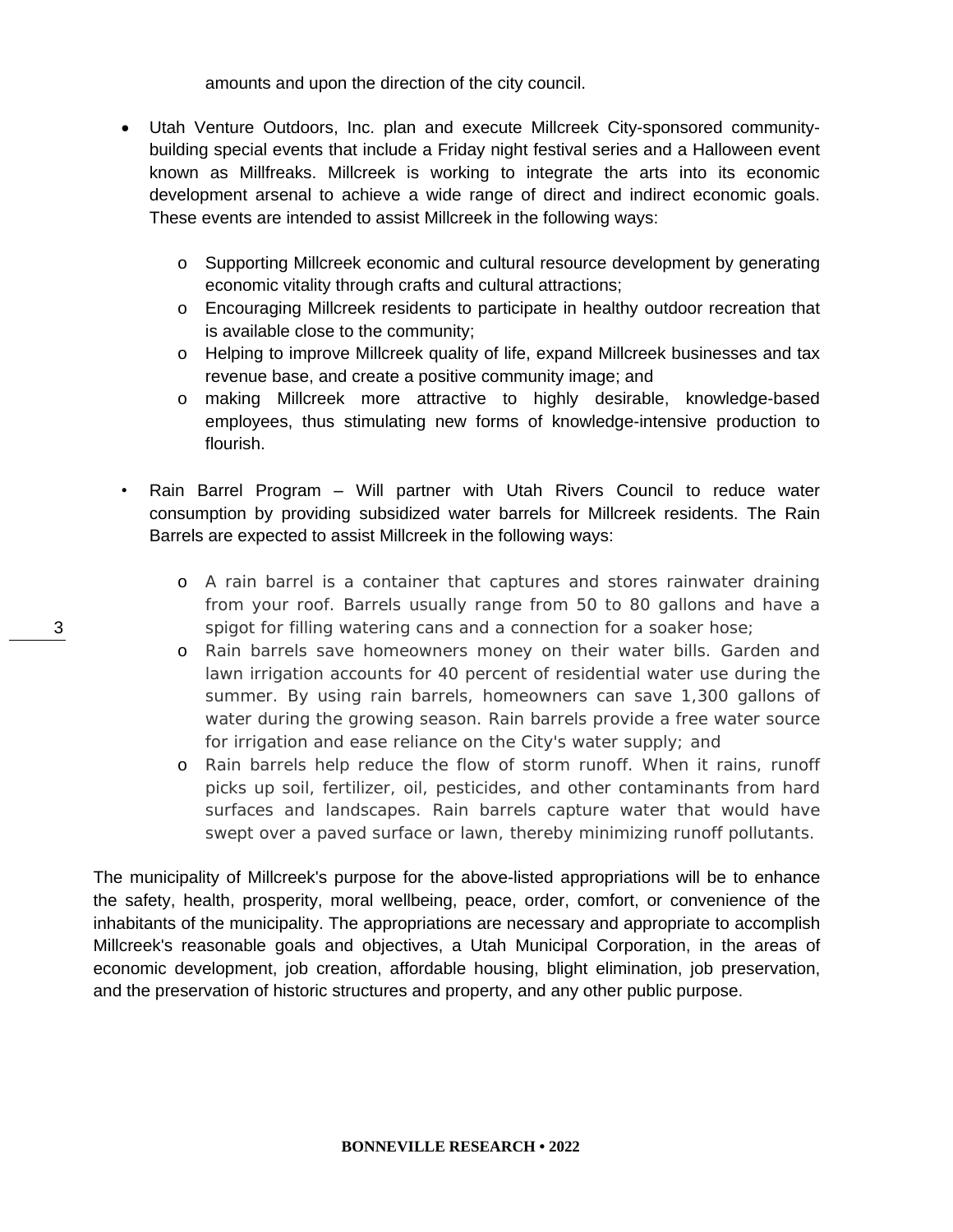#### **CONCLUSION AND REQUIERD FINDING:**

The appropriations are necessary and appropriate to accomplish the public purposes of Millcreek, a Utah Municipal Corporation, in the areas of economic development, job creation, job preservation, to enhance the safety, health, prosperity, moral wellbeing, peace, order, comfort, or convenience of the inhabitants of Millcreek, and therefore Millcreek, a Utah Municipal Corporation, will receive an adequate benefit in return for any money or resources appropriated.

## *GENERAL LIMITING CONDITIONS*

*Every reasonable effort has been made to ensure that the data contained in this Study reflect accurate and timely information, and it is believed to be reliable.*

- *The Study is based on estimates, assumptions, and other information developed by Bonneville Research from its independent research effort, general knowledge of the region, primary data sources including Millcreek, the Utah State Tax Commission, and the Utah State Auditor's Office, and consultations with the Client's representatives.*
- *No responsibility is assumed for inaccuracies in reporting by the Client, its agents, or any other data sources used in preparing or presenting this Study. This report is based on information collected during May of 2022, and Bonneville Research has not undertaken any update of its research since this date. Bonneville Research makes no warranty that any of the projected values or results contained in this Study will actually be achieved. This report is not to be used in conjunction with any public or private offering of securities or other similar purposes. This Study is qualified in its entirety and should be considered in light of these limitations, conditions, and considerations.*